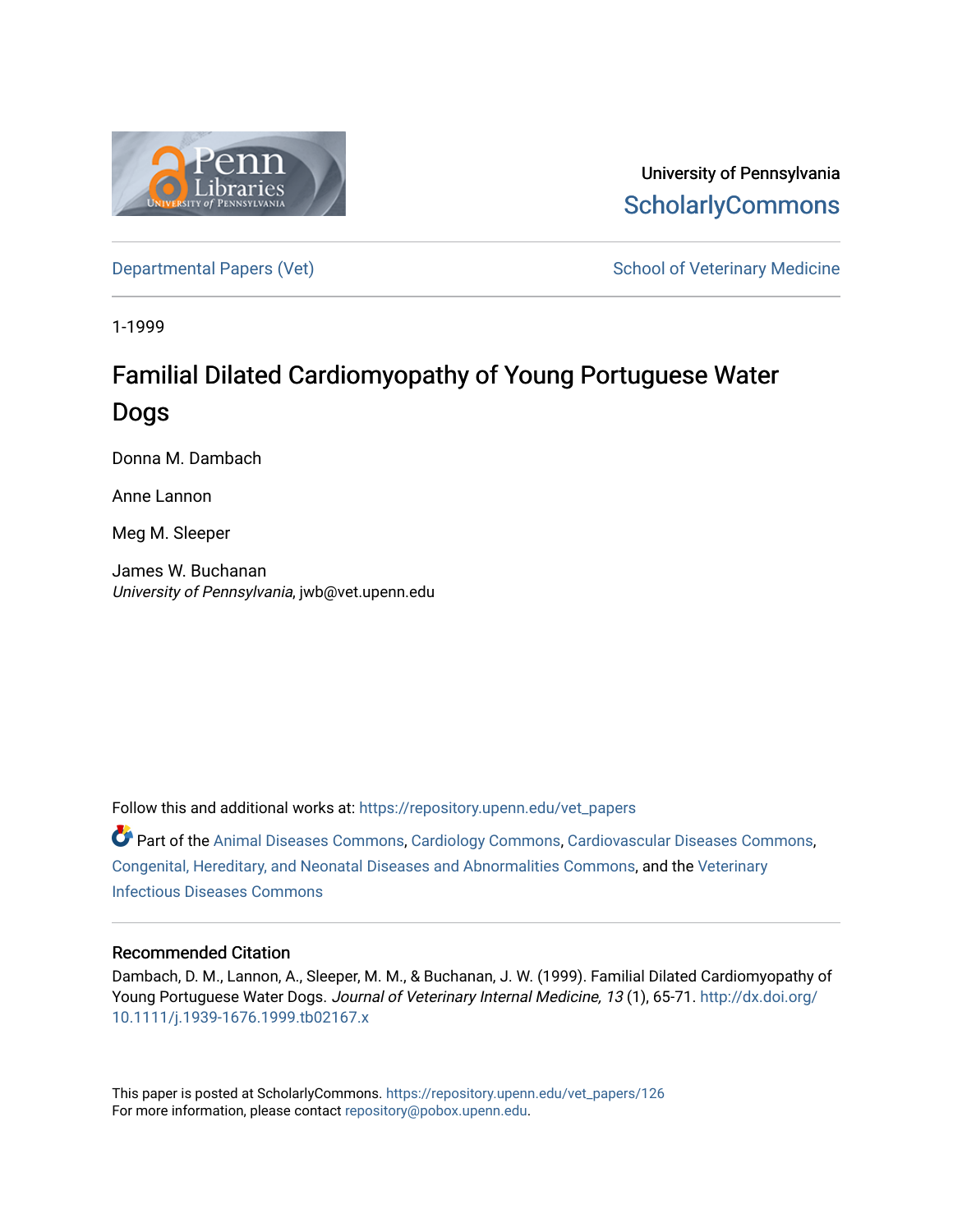## Familial Dilated Cardiomyopathy of Young Portuguese Water Dogs

## **Abstract**

A novel dilated cardiomyopathy (DCM) in 12 related Portuguese Water Dogs was identified by retrospective analysis of postmortem and biopsy case records. Male and female puppies born to clinically healthy parents typically died at 13 ( $\pm$  7.3) weeks of age (range, 2-32 weeks) because of congestive heart failure. Puppies died suddenly without previous signs or with mild depression followed by clinical signs of congestive heart failure 1–5 days before death. There was no sex predilection. The hearts were enlarged and rounded, with marked left ventricular and atrial dilation. No other significant structural cardiac defects were noted. The histologic changes in the myocardium were diffuse and characterized by myofibers of irregular sizes separated by an edematous interstitium. The myofibers had multifocal swollen, cleared segments often involving perinuclear areas that contained granular, phosphotungstic-acid-hematoxylin-positive material consistent with mitochondria. There was loss of the cross-striation pattern, and intercalated discs were difficult to identify. There was no evidence of concurrent myocardial fibrosis; rare chronic inflammatory infiltrates were noted in one dog. Noncardiac skeletal muscles were not affected. The underlying cause is unknown. From the pedigree analysis, an autosomal recessive pattern of inheritance is suspected. Based on the histologic findings, this DCM is most likely due to an underlying molecular (biochemical or structural) defect. The early onset and rapid progression of the disease makes this a clinically distinctive form of canine DCM.

## Keywords

Dog, Idiopathic dilated cardiomyopathy

## **Disciplines**

Animal Diseases | Cardiology | Cardiovascular Diseases | Congenital, Hereditary, and Neonatal Diseases and Abnormalities | Veterinary Infectious Diseases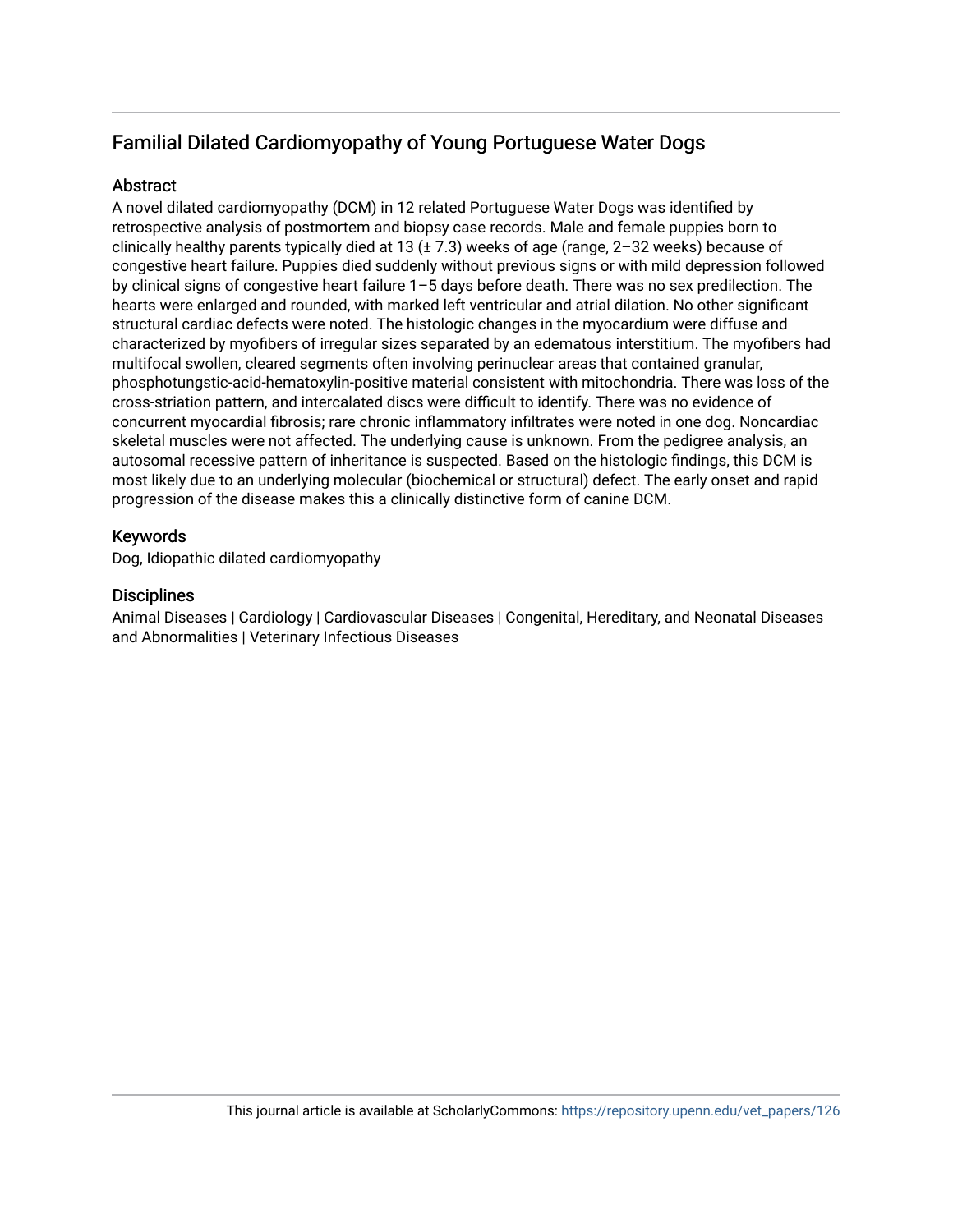## **Familial Dilated Cardiomyopathy of Young Portuguese Water Dogs**

Donna M. Dambach, Anne Lannon, Meg M. Sleeper, and James Buchanan

A novel dilated cardiomyopathy (DCM) in 12 related Portuguese Water Dogs was identified by retrospective analysis of postmortem and biopsy case records. Male and female puppies born to clinically healthy parents typically died at 13 ( $\pm$  7.3) weeks of age (range, 2–32 weeks) because of congestive heart failure. Puppies died suddenly without previous signs or with mild depression followed by clinical signs of congestive heart failure 1–5 days before death. There was no sex predilection. The hearts were enlarged and rounded, with marked left ventricular and atrial dilation. No other significant structural cardiac defects were noted. The histologic changes in the myocardium were diffuse and characterized by myofibers of irregular sizes separated by an edematous interstitium. The myofibers had multifocal swollen, cleared segments often involving perinuclear areas that contained granular, phosphotungstic-acid-hematoxylin–positive material consistent with mitochondria. There was loss of the cross-striation pattern, and intercalated discs were difficult to identify. There was no evidence of concurrent myocardial fibrosis; rare chronic inflammatory infiltrates were noted in one dog. Noncardiac skeletal muscles were not affected. The underlying cause is unknown. From the pedigree analysis, an autosomal recessive pattern of inheritance is suspected. Based on the histologic findings, this DCM is most likely due to an underlying molecular (biochemical or structural) defect. The early onset and rapid progression of the disease makes this a clinically distinctive form of canine DCM.

**Key words:** Dog; Idiopathic dilated cardiomyopathy.

**D**ilated cardiomyopathy (DCM) is the most commonly reported form of canine cardiomyopathy.1,2 DCM is most often associated with large and giant breed dogs and the Doberman Pinscher, Boxer, and English and American Cocker Spaniel breeds.3–7 In all breeds, the age range of affected dogs is wide (6 months to 15 years), although the typical age range of clinical presentation is  $4-8$  years.<sup>1</sup> For the Boxer, Doberman Pinscher, and Great Dane breeds, less than 1% of cases are made up of dogs younger than 1 year of age.8 There is a 2 : 1 male predilection reported in the affected breeds.8 Survival is poor after onset of signs ranging from 6 weeks to 2 years, and death is due to congestive heart failure or fatal arrhythmias. The predisposition of specific breeds for DCM suggests a heritable basis for the disease, but the exact underlying molecular or biochemical mechanism(s) for canine DCM in all cases is unknown. Many of the structural and biochemical changes noted may be secondary manifestations of the failing heart. This is the first report of DCM in the Portuguese Water Dog breed. This disease appears to be familial, but it has features that distinguish it from other canine dilated cardiomyopathies.

#### **Materials and Methods**

The 12 cases of DCM in Portuguese Water Dogs (POWD) were identified by review of the records of the Necropsy and Surgical Pathology Services of the School of Veterinary Medicine, University of

*Accepted February 27, 1998.*

*0891-6640/99/1301-0010/\$3.00/0*

Pennsylvania, for the period 1987–1996. Postmortem examinations were performed on 5 pups, and heart weight and heart : body weight ratio were recorded in 3 pups. Heart weight was determined after removal of the pericardium and great vessels and after all heart chambers were opened and blood clots were removed. Body weight and condition were recorded at postmortem to allow calculation of heart : body weight ratios. Tissues and information from the remaining 7 cases of DCM were obtained through submissions to the Surgical Pathology Service. Hearts from clinically normal age- and breed-matched pups were also examined histologically. All tissues were fixed in 10% neutral buffered formalin, routinely processed, embedded in paraffin, and sectioned at  $3-5 \mu m$  for light microscopy. Tissue sections were stained with hematoxylin and eosin, Masson's trichrome for collagen, alcian blue (pH 2.7) for mucopolysaccharides, phosphotungstic acid–hematoxylin for mitochondria, and periodic acid–Schiff for glycogen. Formalin-fixed, frozen tissue from 1 pup (10) was stained with oil red O for lipid. When whole hearts were submitted for evaluation, the following were examined histologically: sections through the entire left and right free walls (atria, atrioventricular valves, and ventricles) and sections through the entire interventricular septum, including right atrioventricular valve and aortic valve.

Clinical and historical data were obtained either by examination of the clinical records from affected pups at the Veterinary Hospital, University of Pennsylvania, or from the referring veterinarians. Two pups (4, 10) were clinically evaluated with radiographs, EKG, and echocardiography prior to death. Results of serum clinicopathologic analysis and CBCs were available for 1 pup (10). Urinary metabolic screening was performed on pup 10 using spot tests and 1-dimensional paper chromatography to analyze the types of amino acids, organic acids, and carbohydrates in urine.9 Pedigree analysis was performed using 4–6-generation predigree information from affected pups provided by owners and breeders.

#### **Results**

#### *Clinical Findings*

The clinical courses of the 12 pups were similar. The affected pups were  $13 \pm 7.3$  (SD) weeks of age (range, 2– 32 weeks) at the time of death. The longest clinical course was 5 days and was characterized by depression and decreased appetite, collapse, and death. The remainder of the pups presented with either an acute onset of respiratory distress leading to death within hours or sudden unexpected collapse and death (Table 1). There was no evidence of protracted disease, even in the 32-week-old male. Because

*From the Departments of Pathobiology (Dambach) and Clinical Studies (Medical Genetics [Lannon] and Cardiology [Sleeper, Buchanan]), School of Veterinary Medicine, University of Pennsylvania, Philadelphia, PA. Dr. Dambach is currently affiliated with the Department of Experimental Pathology, Bristol-Myers-Squibb, Princeton, NJ*; e-mail: dambach\_Donna\_m@msmail.bms.com. Dr. Lannon is cur*rently affiliated with Guide Dogs for the Blind, San Rasal, CA. Previously presented in poster form at the 1996 Meeting of the American College of Veterinary Pathologists, Seattle, WA.*

*Reprint requests: Donna M. Dambach, VMD, Laboratory of Pathology, School of Veterinary Medicine, University of Pennsylvania, 3800 Spruce Street, Philadelphia, PA 19104.*

*Copyright*  $\oslash$  *1999 by the American College of Veterinary Internal Medicine*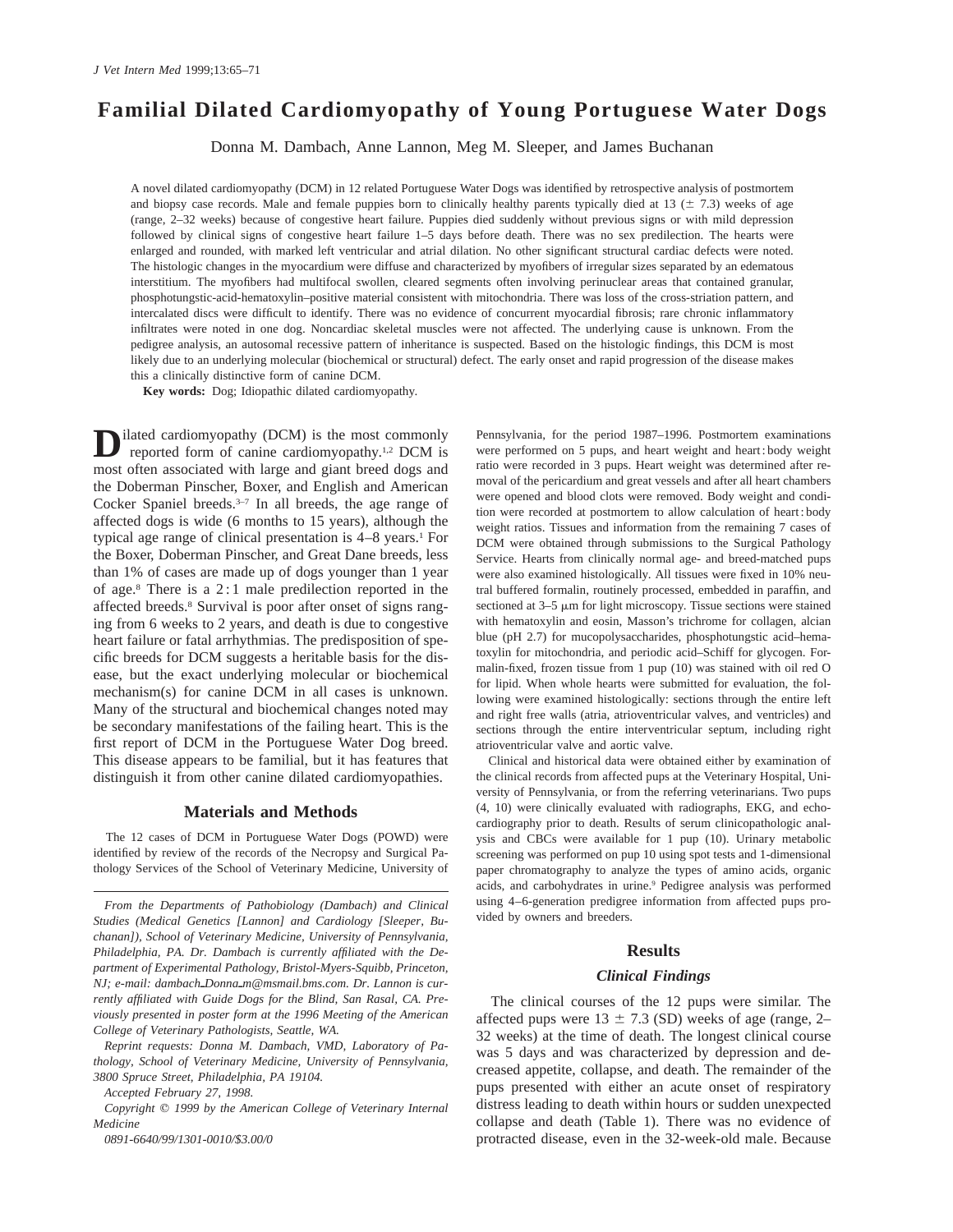**Table 1.** Characteristics of Portuguese Water Dog pups with dilated cardiomyopathy.

| Pup No.          | Age<br>(weeks) | Gender | Heart Weight $(g)$<br>(% body weight) | Clinical History                                                                                                                         |
|------------------|----------------|--------|---------------------------------------|------------------------------------------------------------------------------------------------------------------------------------------|
| 1 <sup>a</sup>   | 12             | Female |                                       | Several days depression, anorexia; sudden collapse, death                                                                                |
| $2^{\mathrm{a}}$ | 12             | Female |                                       | 24-hour respiratory distress, death; cardiomegaly, pulmonary edema                                                                       |
| 3                | 32             | Male   | 174 (1.06%)                           | Acute onset respiratory distress; enlarged heart, pulmonary edema                                                                        |
| 4                | 14             | Female | 73 (1.3%)                             | Few hours of weakness, then respiratory distress, cyanosis, death; pup<br>from previous litter from same parents died with similar signs |
| 5                | $\overline{2}$ | Male   |                                       | Respiratory distress; failure to thrive                                                                                                  |
| 6                | $\overline{7}$ | Male   |                                       | Sudden, unexpected death                                                                                                                 |
| 7 <sup>b</sup>   | 9              | Male   |                                       | Not available                                                                                                                            |
| 8 <sup>b</sup>   | 11             | Female | 44                                    | Respiratory distress; severe interstitial pattern                                                                                        |
| 9                | 8              | Female | 32                                    | Lethargic, decreased appetite on day of death; died suddenly while<br>playing; breeder reported another littermate died                  |
| 10 <sup>c</sup>  | 14             | Female | 67 (1.09%)                            | Quiet pup; echocardiography showed dilated heart; all other clinical<br>data normal; euthanized                                          |
| 11 <sup>c</sup>  | 13             | Male   | 73                                    | Sudden onset respiratory distress; exercise intolerance; died 4 hours later                                                              |
| 12 <sup>c</sup>  | 17             | Female | 83                                    | Sudden onset respiratory distress; died 30 minutes later                                                                                 |

Pups with same superscript are littermates.

of the unexpected onset of the clinical signs and the rapid decline, 10 of 12 pups lacked clinicopathologic data. Two pups (4, 10) were evaluated and followed clinically from the onset of clinical signs to death. Pup 4 was presented because of respiratory distress. Physical examination revealed a grade III/VI soft systolic murmur at the left cardiac



**Fig 1.** M-mode echocardiographs from affected pup 10 **(A, C)** and a normal age-, breed-, and weight-matched pup **(B, D)**. The affected pup had increased left ventricular end-diastolic diameter (1) (3.7 cm) and increased end-systolic diameter (2) (3.4 cm), yielding a shortening fraction of 10%. Respective values in the normal pup **(B)** were 2.3 cm, 1.5 cm, and a shortening fraction of 35%. An echocardiogram of the affected pup **(C)** showed mitral valve (MV) motion and increased E-point septal separation (EPSS) of 1.1 cm. EPSS in the normal pup **(D)** was 0.5 cm.  $S =$  interventricular septum,  $FW =$  left ventricular free wall.

apex. The cardiac rhythm was regular; however, weak pulses and pale mucous membranes were detected. Crackles were auscultatable over all lung fields, and the pup was markedly dyspneic. Radiographs revealed left-sided cardiomegaly and a hilar alveolar pattern consistent with pulmonary edema. The vertebra : heart ratio measurement was 11.9 (normal =  $8.6-10.6$ ).<sup>10</sup> Echocardiography revealed a severely dilated left ventricle with a shortening fraction of 10% (normal =  $27-48$ %)<sup>11</sup> (Fig 1). The pup was treated with furosemide (2 mg/kg IV q8h), nitroglycerine (0.6mL sc q6h), digoxin (0.04 mg PO q12h), and increased inspired oxygen tension via an oxygen cage. The pup underwent cardiac arrest later that day, and resuscitation attempts were not successful.

Pup 10 was presented because a littermate (pup 11) died suddenly, and cardiomyopathy was diagnosed at postmortem. Physical examination of pup 10 at the time of presentation revealed a slightly muffled 1st heart sound; however, no murmur was detected. Normal bronchovesicular lung sounds were auscultated over all lung fields. Radiographs revealed a heart size at the upper limit of normal, with a vertebra : heart ratio of 10.7. The right cranial pumonary arteries and veins were enlarged. All variables on an EKG examination were within normal limits ( $PR = 80$  ms;  $QRS$  $= 40$  ms;  $QT = 200$  ms;  $RII = 1.7$  mV; mean electrical  $axis = normal$ ), although a sinus tachycardia was present (heart rate  $[HR] = 180$ beats/minute). An echocardiogram revealed cardiomegaly, with a left ventricular end diastolic diameter of 3.7 cm and a left ventricular systolic diameter of 3.4 cm (respective normal values from an age-, breed-, and size-matched control animal: 2.3 and 1.5 cm). The shortening fraction was 10%. E-point septal separation was 1.1 cm (normal, 0.3 cm), and the aortic ejection time was 0.135 seconds (normal, 0.185 seconds) (Sleeper, unpublished data). Mild mitral regurgitation was detected with Doppler investigation.

The following day, the pup remained tachycardic, and a faint, intermittent diastolic gallop was occasionally auscultatable. By that evening, the pup was slightly weak and had a decreased appetite. Bronchovesicular sounds were in-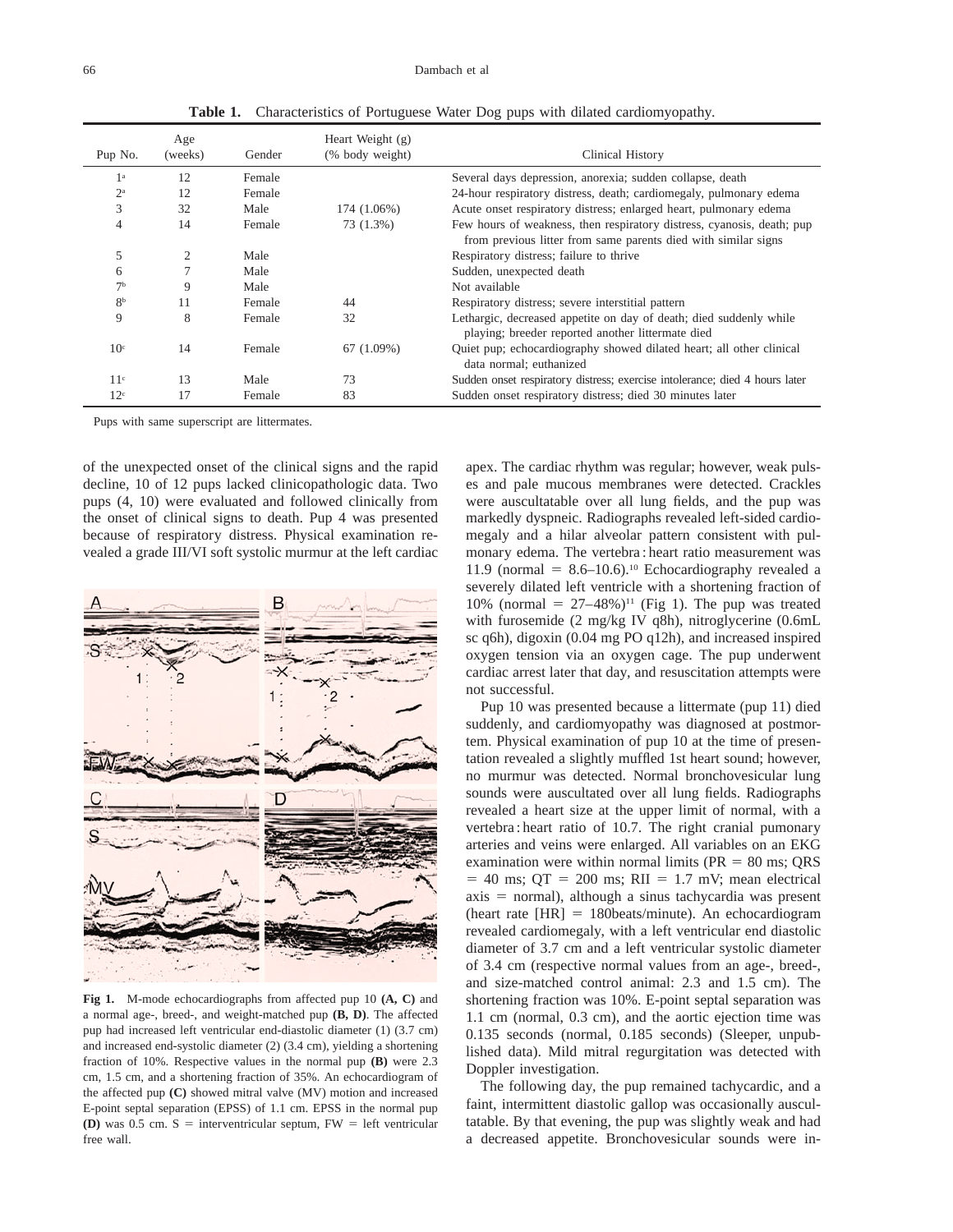

**Fig 2.** Pedigree analysis of 8 pups affected with dilated cardiomyopathy (DCM). The arrow indicates the propositus (pup 10). Pedigree analysis reveals common ancestry of the 8 POWD affected with DCM. Both genders are affected and were produced by phenotypically normal parents. In another family of POWD sharing no common ancestor with the propositus within 6 generations, there are 4 affected dogs (1 male, 3 females). These results are highly suggestive of an autosomal recessive mode of inheritance.

creased; however, no distinct crackles were auscultatable. Mild end expiratory effort was noted. The 2nd day after presentation as a clinically normal pup, the dog was weaker and anorectic. Auscultation revealed a grade V/VI pansystolic murmur with the point of maximal intensity at the left apex. A prominent gallop rhythm was also noted, and pulses were of a short duration and weak. Crackles became auscultatable bilaterally in the thorax several hours later, and a bolus of 1 mg/kg furosemide was administered IV. Over the following 2 hours, crackles became more prominent, as did tachypnea and dyspnea. During this period, the pup vomited and remained severely depressed. An EKG exam demonstrated sinus tachycardia  $(HR=190 \text{ beats/min}$ nute) but was otherwise unremarkable. Another bolus of IV furosemide was administered; however, the pup remained in respiratory distress and was euthanized and submitted for postmortem. A CBC and serum and urinary biochemical analyses on pup 10 did not reveal any abnormalties. Radiographic abnormalities for pups 4, 10, and 11 included pulmonary interstitial patterns characteristic of edema in all 3 pups and cardiomegaly in 2.

The treatment for 7 pups consisted of emergency supportive care to stabilize the cardiovascular system, including 1 or more of the following: cardiopulmonary resuscitation (n = 3); digoxin (n = 1), furosemide (n = 3), nitroglycerine (n = 1), oxygen (n = 3), corticosteroids (n = 1), fluids (n = 1), epinephrine (n = 2), and aminophylline (n  $= 1$ ).

#### *Pedigree Analysis*

Pedigree analysis revealed common ancestry of 8 of the POWD affected with DCM (Fig 2). One female was the dam of 4 affected pups, the granddam of 2 affected pups, the great-granddam of 1 pup, and a half-sister to the remaining affected pup. Another family of POWD sharing no common ancestor to pup 10 within 6 generations did include the 4 additional affected pups. All 12 affected pups



**Fig 3.** Transverse section of heart from pup 10 with dilated cardiomyopathy. The heart is globoid due to diffuse chamber dilation, which is most pronounced for the left ventricle and atrium.  $S =$  septum; LV  $=$  left ventricular free wall. Bar  $= 1$  cm.

were produced by phenotypically normal parents. Both males ( $n = 5$ ) and females ( $n = 7$ ) were affected. Based upon these findings, the pedigree is most consistent with an autosomal recessive mode of inheritance, but a polygenic mode of inheritance cannot be ruled out without further test breedings. Although there are several anecdotal reports of pups dying with clinical signs similar to those reported here, the true incidence of this disease in the POWD breed cannot be determined at this time.

#### *Postmortem Results*

Entire hearts of 9 pups were available for examination, but only sections of heart were submitted for the remaining 3 pups. Of the 9 hearts examined, all had similar changes (Fig 3). The hearts were enlarged and globoid with rounding of the apex. The left auricle was markedly dilated, often larger than the right auricle. The left ventricle was dilated and easily compressible from the epicardial surface. On cut section, the left ventricular lumen was expanded with flattening of papillary muscles. The left ventricular free wall thickness was noticeably reduced (measurements of thickness were not routinely made). The endocardium of the left ventricle was diffusely opaque, corresponding histologically to endocardial fibrosis. The right ventricle and atrium were also dilated, but these changes were not as pronounced at that seen in the left hemiportion of the heart. A patent foramen ovale  $(1 \times 0.4 \text{ cm})$  was noted in case pup 2. No other structural abnormalities were found in the remaining 8 hearts.

Lung changes were noted grossly at postmortem in 5 pups; lungs were wet and rubbery, congested, and slightly firm. Lungs from 11 pups were examined histologically. Interstitial edema and alveolar histiocytosis were noted in all pups, and in 7 pups there was minimal to mild acute interstitial pneumonia with infiltrates of neutrophils and the presence of alveolar fibrin and necrosis of individual cells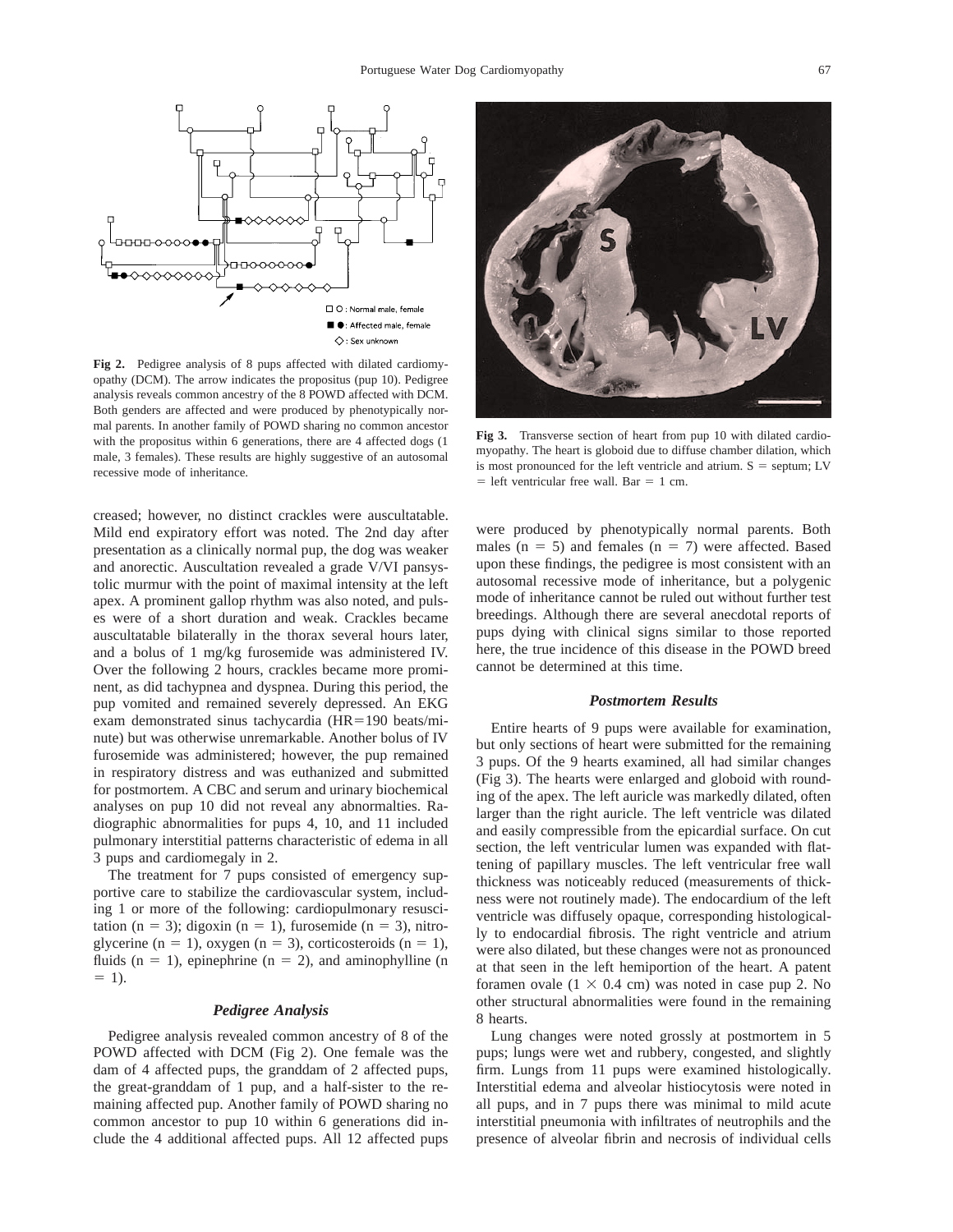

**Fig 4.** Histologic section of myocardium from pup affected with dilated cardiomyopathy. The interstitial space between the myofibers is prominent. The myofibers are generally thinner than normal and disorganized; their size varies markedly. The swollen, cleared areas of the sarcoplasm are obvious at this magnification (arrows). Hematoxylin and eosin. Bar =  $61 \mu m$ .

in the septa. Erythrophagocytosis was noted in only 1 pup (9); however, red blood cells were noted in alveoli in all 11 pups examined. The changes are consistent with those found in congestive heart failure and secondary hypoxia. The mild acute interstitial inflammation may have also been the result of mild aspiration during the bouts of dyspnea.

Other changes noted at postmortem or from tissues submitted were consistent with those resulting from heart failure. Hepatic congestion was found histologically in the 6 pups where liver was available for evaluation. Hepatomegaly was reported in 6 pups; hepatic capsular fibrin was also reported in 1 pup. These gross findings are consistent with passive hepatic congestion of cardiac origin. Peritoneal cavity ascites was reported in 2 pups, and pleural effusion (transudate) was reported in 1 pup.

#### *Histologic Examination*

Heart tissue from 5 normal breed-matched dogs (4 pups 6–18 weeks of age and one 4-year-old adult dog) were compared with that of affected pups. The changes in the myocardium from affected pups were most obvious upon examination of longitudinal sections of myofibers. The myofibers were accentuated by an interstitium expanded by clear space that did not stain with special stains for mucopolysaccharides, lipid, or glycogen and was therefore consistent with edema. The myofibers often appeared irregular in thickness and wavy to bent; many myofibers appeared to taper or branch. These changes created a disorganized appearance of the myofibers in some areas when examined at low magnification (Fig 4). There was a generalized loss of the normal pattern of cross-striations in affected myofibers, and intercalated discs were not seen. The irregularity in myofiber thickness was due predominately to swelling and clearing of the sarcoplasm, which resulted in an overall decrease in staining intensity when compared with normal myocardium (Fig 5). The zones of clearing in the myofibers were multifocal and segmental and typically included prominent perinuclear staining with pinpoint eosinophilic granular material (Fig 5). This granular material



**Fig 5.** Histologic appearance of myocardium from POWD affected with DCM **(a)** and from a clinically normal pup **(b)**. The myocardiocytes from the affected dog **(a)** are expanded segmentally by cleared areas of the sarcoplasm, which are typically prominent in perinuclear regions (arrowhead) but extend to affect large areas of the fibers, leading to loss of regular cross-striations (arrows). There is greater nuclear size/shape variability in the affected heart when compared with tissue from a breed/age-matched control dog **(b)**. Hematoyxlin and eosin. Bars =  $57 \mu m$ .

stained dark blue with phosphotungstic acid–hematoxylin, which is consistent with mitochondria. However, the cleared areas of the myofiber sarcoplasm did not stain with special stains for mucopolysaccharides, lipid, or glycogen, which suggests that the swelling was due to accumulation of intracellular fluid (hydropic change).

There was no histologic evidence of myocardial fibrosis in any pup when tissues were examined with a trichrome stain. Myofiber nuclei had marked size variability, with karyomegaly and occasional indented nuclei. The nuclei also were slightly more hyperchromatic when compared with the nuclei from normal myocardium. These nuclear changes are consistent with those described in cases of myocardial hypertrophy.12 On cross-section, the changes in the myofibers were more difficult to appreciate when compared with normal myocardium; the most prominent changes included nuclear hyperchromasia and myofibers of irregular shape and size that often appeared more angular.

Myocardial inflammation was absent in all except pup 2, in which rare mixed inflammatory cells (neutrophils, lymphocytes, and macrophages) were noted associated with the endocardium and perivascularly. Rare Anitchkow cells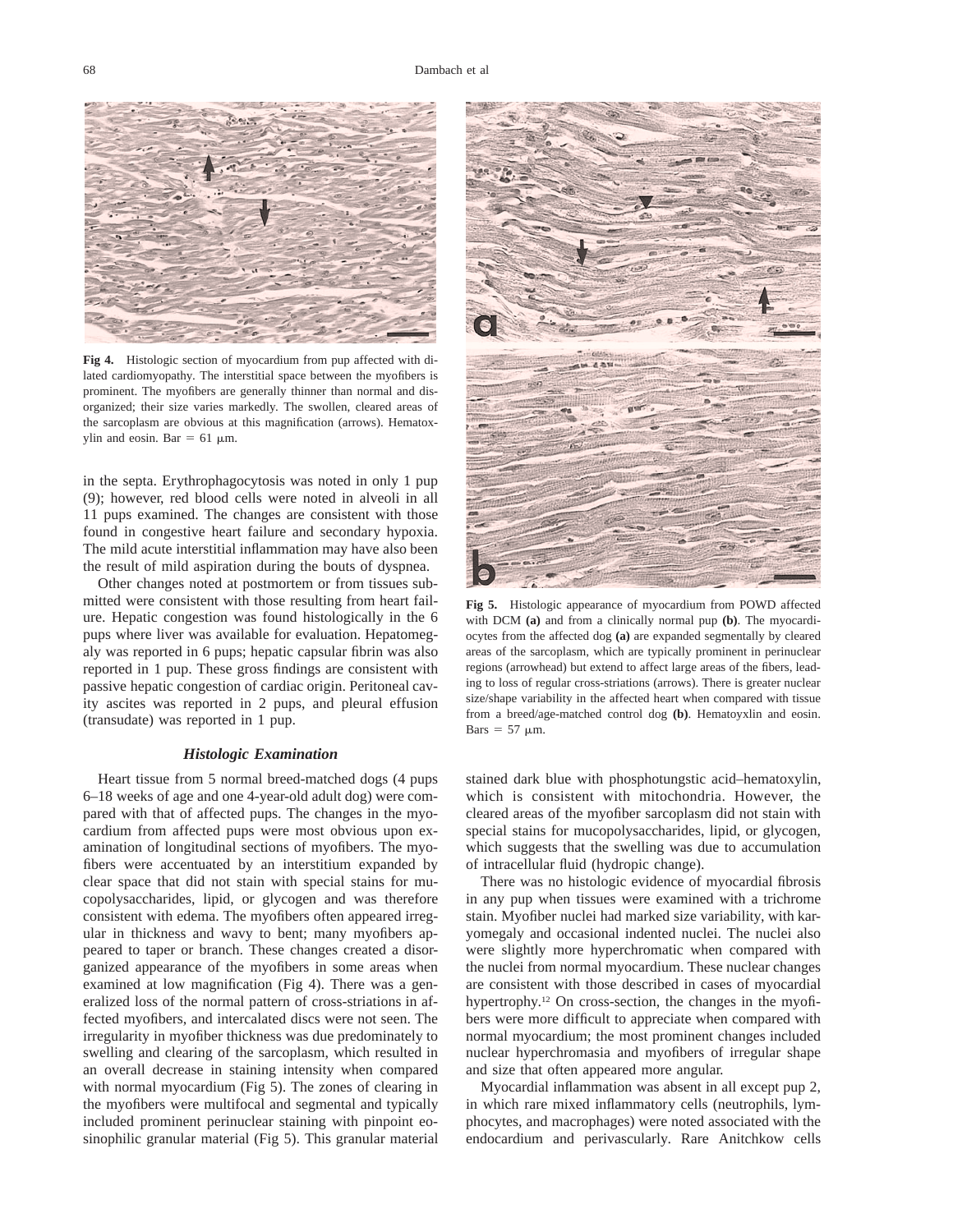were noted in the interstitium of case pup 12. Myofiber degeneration and necrosis were also absent in all pups examined. Coronary arterial and venous vasculatures were histologically normal. Skeletal muscle obtained from the extremities was also histologically normal.

#### **Discussion**

DCM is characterized by generalized dilation of both atria and ventricles of the heart.2 Clinical manifestations of DCM result from decreased pump function leading to reduced cardiac output. A narrow pulse pressure may be detected on physical examination, and ventricular gallops typically develop once cardiac decompensation occurs. Body cavity and pulmonary fluid accumulation and hepatomegaly result from a compensatory increase in preload and the decreased forward movement of the blood through the heart to the arterial system. The most striking clinical signs are related to hypoxia and hypoperfusion, with weakness, exercise intolerance, syncope, coughing, respiratory distress, and tachypnea frequently observed. The development of these clinical signs typically occurs late in the course of disease and is ominous.13 Murmurs due to consequent valvular insufficiency occur if dilation is severe enough to enlarge the valve annulus. Arrhythmias are a common finding, as are radiographic and echocardiographic evidence of heart enlargement. Echocardiographic findings consistent with cardiac enlargement include increased end-diastolic and end-systolic ventricular volumes and increased atrial diameter; changes are more frequently detected on the left side. The shortening fraction is typically lowered, with a decreased left ventricular free wall thickness. An additional common feature is a reduced left ventricular ejection time. Death is due to congestive heart failure or fatal arrhythmias.

The histologic changes noted in cases of DCM are not pathognomonic for DCM nor are they indicative of a specific cause. In the dog, as in humans, the histologic changes differ among individuals, but several changes are commonly found in all DCM cases, including 1 or more of the following: myofiber degeneration (vacuoles or fracturing) and necrosis, interstitial fibrosis in areas of myofiber loss, mononuclear (lymphoplasmacytic and histiocytic) inflammation, infiltration of adipocytes, and myofiber atrophy. Myofiber hypertrophy is also a common compensatory occurrence because the affected hearts have increased weights. Variable myofiber size with thin and wavy fibers has also been reported.<sup>14</sup>

Ultrastructural changes are also inconsistent among cases of canine DCM and include myofibrillysis (disorientation and loss of myofibrils), increased intermyofibrillar space, sarcoplasmic reticulum dilation, interstitial edema, thickening of Z-bands, mitochondria of irregular shape and size, and increases in the numbers of mitochondria, glycogen granules, lysosomes, lipofuscin granules, and lipid vacuoles.14–17 Additional mitochondrial changes include swollen and disrupted cristae, myelin figure formation, and spherical intramitochondrial inclusions. In general, the ultrastructural changes are also nonspecific and have been noted in a variety of chronic cardiac diseases. Some changes indicate an increase in cell breakdown products, ie, lipofuscin and myelin figures. Other changes are most likely compen-

satory and related to deranged energy metabolism (mitochondrial changes, lipid and glycogen accumulation) and hypertrophy (Z-band thickening).<sup>15</sup>

The causes of DCM can be divided into 2 major categories: primary (idiopathic) and secondary. Secondary DCM is the result of cardiac dysfunction due to extracardiac factors that affect cardiac function. These factors are usually systemic in origin and include infectious agents, toxins, and inflammatory or neoplastic conditions that result in destruction of the myocardium and acquired or inherited metabolic diseases that affect myofiber function.<sup>1</sup> Primary or idiopathic DCM principally or exclusively affects the myocardium, and the etiology is unknown. The clinical determination of idiopathic DCM is based upon the absence of underlying systemic, coronary, valvular, structural (congenital), hypertensive, or pericardial disease. Suspected causes of idiopathic DCM include inherited (genetic) defects, infectious agents (enteroviral), immunologic disease, and endstage disease of unknown origin (toxic, infectious, inflammatory).12,18,19 The latter proposed etiologies are based upon the finding of inflammatory infiltrates in the myocardium. The only definitive virus-induced DCM described in the dog is parvoviral myocarditis. Pups affected with parvoviral myocarditis are between 2 and 16 weeks of age with no apparent familial, breed, or sex predilection.20 Histologically, the changes in the myocardium correspond to a lymphocytic, end-stage myocarditis with myofiber loss and replacement by extensive fibrosis. In early stages of disease, viral inclusions are noted in myofibers, often without concurrent inflammation. Subacute changes include myofiber necrosis and mild inflammatory infiltrates.

Immune-mediated myocarditis leading to endstage DCM has also been suggested as a possible etiological subset of human DCM,<sup>18,19</sup> but an immune-mediated cause of canine DCM has not been proved. A subset of human DCM appears to have a genetic basis. Inherited DCM can be further subdivided into disorders of substrate and energy metabolism, storage diseases, and disorders of mechanisms yet to be determined that are classified as heritable because of evidence of familial relatedness.19,21,22 In other forms of human cardiomyopathy, such as hypertrophic cardiomyopathy, genetic defects have been related to contractility proteins (cardiac beta-myosin heavy chain), cytoskeletal proteins, and proteins involved in either signal transduction or metabolism.19 Similar defects have not been found to date for DCM in dogs.

Other etiologies that have been considered for DCM in humans and animals revolve around defects in energy metabolism or decreased levels of compounds that protect against oxidative damage. These problems include deficiencies in magnesium, thiamine, selenium, vitamin E, and taurine.23–25 Deficiencies of these compounds have not been thoroughly explored in the dog.26 Catecholamine excess has also been suggested in human DCM because DCM has been identified in patients with actively secreting pheochromocytomas and in animals given catecholamines.27 The exact mechanism of catecholamine-induced cardiomyopathy is unknown.

In dogs, idiopathic DCM is generally suspected to be heritable based upon the various breed predilections, but heterogeneous underlying biochemical/metabolic defects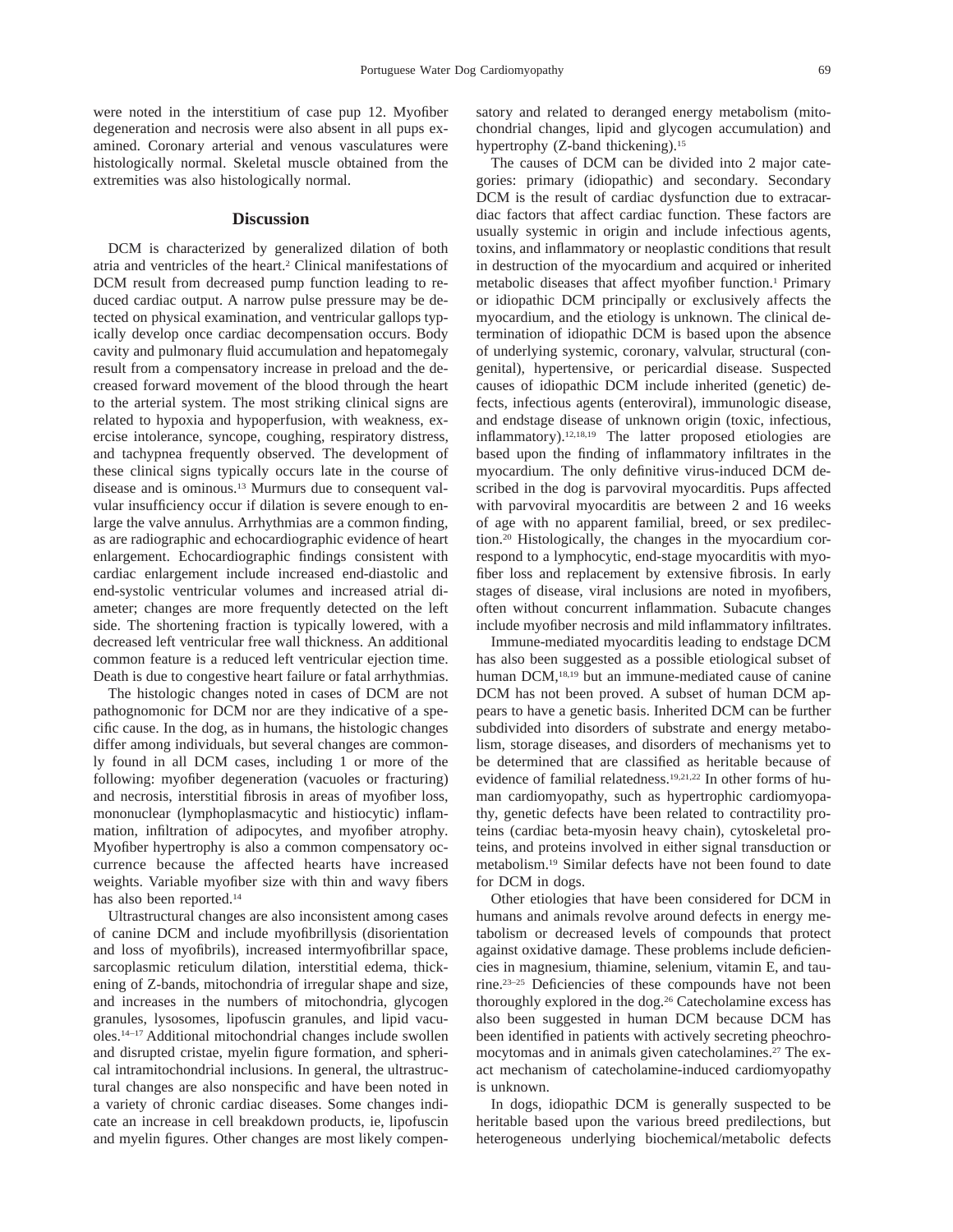are suspected. Substantive evidence supporting the possible underlying causes or mechanisms is quite limited. Decreased myocardial L-carnitine concentrations have been noted in related Boxer dogs with DCM and in some Doberman Pinschers with DCM.28,29 However, L-carnitine concentrations are also lowered with advanced cardiac disease of any cause, and therefore a lower concentration is not a definitive indicator of underlying cause.<sup>23</sup> Supplementation may serve to enhance remaining cardiac function.

Decreased cardiac myosin levels have been noted in clinically normal Doberman Pinschers and Doberman Pinschers affected with DCM when compared with cardiac myosin levels in other dog breeds.30 Lower myosin levels may predispose the heart to failure due to diminished protective effects against cellular hypoxia. The myoglobin concentration noted in clinically normal Doberman Pinschers was similar to cardiac myoglobin concentrations in dogs with heart failure experimentally induced by rapid ventricular pacing.30 These findings indicate that changes in myoglobin concentration may be important in the progression of heart failure and that it may be an important component of the DCM of Doberman Pinschers. However, the fact that experimentally induced heart failure resulted in a lowering of myoglobin may also suggest that the lowered myoglobin found in the clinically normal Doberman Pinschers may simply be yet another indicator of underlying cardiac dysfunction due to some other etiology. In the same study, mitochondrial ATPase activity was 45% lower in both clinically affected and normal Doberman Pinschers when compared with normal dogs. A similar decrease was also noted in experimental models of heart failure, suggesting again that this finding is most likely a result rather than a cause of heart failure.30

McCutcheon et al<sup>31</sup> examined myocardial metabolite and enzyme levels for the major metabolic pathways for energy production and calcium transfer in Doberman Pinschers with DCM. They found significant decreases of metabolites and enzymes associated with mitochondrial ATP production. The greatest decreases were found for the mitochondrial respiratory chain enzymes and myoglobin. The authors conceded that their findings do not indicate whether the decreased mitochondrial energy production is a primary or secondary defect. Comparison with experimentally induced models of heart failure will help resolve this question. Lower concentrations of enyzmes and myoglobin in DCM of Doberman Pinschers may not be unique to that form of DCM but may be secondary compensatory changes of the failing heart.

The clinical and postmortem findings in the 12 affected POWD described in this report are consistent with the findings reported for other canine DCM. The heart : body weight ratios available for 3 of the pups were all above 1%, which is greater than that reported for normal dogs (0.084%).32 The lack of apparent underlying systemic or structural causes for DCM in these dogs places this form of DCM in the category of primary or idiopathic DCM, and the apparent autosomal recessive pattern of inheritance is consistent with a familial disease.

The histologic features noted in the myocardium are subtle and lack changes associated with chronicity, ie, fibrosis or inflammation found in other forms of canine DCM. The changes in the myofibers and interstitium were diffusely distributed in the myocardium of affected POWD but were most pronounced in the left ventricular and septal myocardium. The cause of the expanded interstitium was edema, and the myofiber swelling and loss of cross-striations was attributable to cytoplasmic fluid accumulation (hydropic change) and an apparent increase in the numbers of mitochondria as confirmed by use of special stains to detect the deposition of lipid, glycogen, or mucopolysaccharides, which may have expanded the interstitium and sarcoplasm. Hydropic change is a nonspecific indicator of membrane dysfunction caused by a defect in energy production or structural membrane failure. Although myofibers were thinner than normal, the increased heart weights and the nuclear hyperchromasia and size variability are consistent with myofiber hypertrophy. Myofiber splitting/branching and disarray, noted in other forms of cardiomyopathy, were also noted in the myocardium of the affected POWD. There was no evidence of active myofiber necrosis in the 12 pups examined. Thus, myocardial decompensation probably is acute and rapidly fatal, precluding cellular degeneration that would be noted histologically.

There was no evidence for myocardial storage disease as a cause for POWD DCM. Eleven of the POWD pups lacked any evidence of cardiac inflammation; however, a single pup did have rare perivascular and endocardial inflammation. The significance of the inflammation noted in the single pup is unknown. The general lack of inflammation suggests that the underlying cause is most likely not infectious or immune mediated. However, because this is a preliminary description of a new DCM, the possibility of underlying infectious or immune-mediated causes should still be considered. There was no indication that this DCM was the result of primary vascular disease; all coronary vasculature examined histologically and at postmortem was normal. Skeletal muscle obtained from the extremities of affected pups was histologically normal, indicating that a primary DCM is present in the POWD breed. There was also no clinical evidence of noncardiac skeletal muscle involvement. The finding of Anitchkow cells in the interstitium of 1 pup is nonspecific. Anitchkow cells are mesenchymal cells located in the myocardial interstitium and are suspected to be activated myofibroblasts, considered indicative of myocardial damage.33

The clinical course of the POWD DCM was distinctive. The age of onset noted in the POWD (13  $\pm$  7.3 weeks) is the youngest for any form of canine DCM, and the progression of disease (sudden death to 5 days) is significantly more rapid than has been reported in other dogs with DCM (0.5–24 months). All pups either died suddenly without previous clinical signs or had vague clinical signs related to left ventricular failure for 1–5 days prior to death, and treatment did not affect outcome in these pups. Pups evaluated prior to death had signs referrable to left ventricular failure and radiographic, electrocardiographic, and echocardiographic indices consistent with a diagnosis of DCM. Serum biochemical and urine analyses and CBCs were within normal ranges for the pups examined, and urinary metabolic screening for inborn errors of metabolism did not indicate inherited metabolic diseases such as mucopolysacchridosis and several amino acidurias (data not shown). Unfortunate